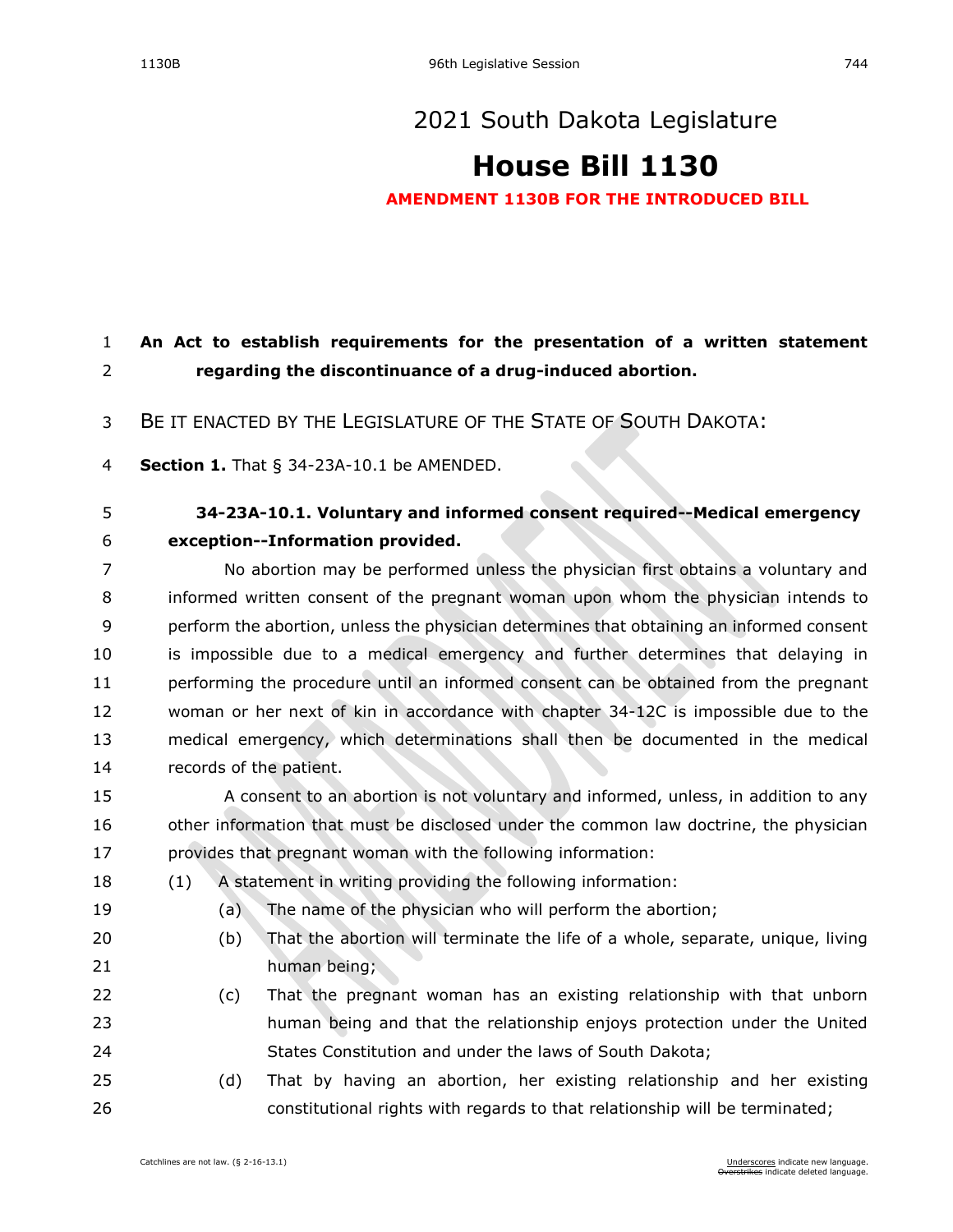| 1  | (e)        | A description of all known medical risks of the procedure and statistically                |
|----|------------|--------------------------------------------------------------------------------------------|
| 2  |            | significant risk factors to which the pregnant woman would be subjected,                   |
| 3  |            | including:                                                                                 |
| 4  |            | (i)<br>Depression and related psychological distress;                                      |
| 5  |            | Increased risk of suicide ideation and suicide;<br>(ii)                                    |
| 6  |            | A statement setting forth an accurate rate of deaths due to abortions,<br>(iii)            |
| 7  |            | including all deaths in which the abortion procedure was a substantial                     |
| 8  |            | contributing factor; and                                                                   |
| 9  |            | All other known medical risks to the physical health of the woman,<br>(iv)                 |
| 10 |            | including the risk of infection, hemorrhage, danger to subsequent                          |
| 11 |            | pregnancies, and infertility;                                                              |
| 12 | (f)        | The probable gestational age of the unborn child at the time the abortion is               |
| 13 |            | to be performed, and a scientifically accurate statement describing the                    |
| 14 |            | development of the unborn child at that age;                                               |
| 15 | (g)        | The statistically significant medical risks associated with carrying her child to          |
| 16 |            | term compared to undergoing an induced abortion;                                           |
| 17 | (h)        | That even after a pregnant mother takes Mifepristone, or another drug                      |
| 18 |            | approved by the United States Food and Drug Administration for the same                    |
| 19 |            | use, it is still possible to discontinue a drug-induced abortion by not taking             |
| 20 |            | the prescribed Misoprostol; and                                                            |
| 21 | (i)        | That information on discontinuing a drug-induced abortion is available on                  |
| 22 |            | the Department of Health website;                                                          |
| 23 | <u>(i)</u> | A written statement that sex-selective abortions are illegal in the State of               |
| 24 |            | South Dakota and that a pregnant mother cannot have an abortion, either                    |
| 25 |            | solely or partly, due to the unborn child's sex, regardless of whether that                |
| 26 |            | unborn child is a girl or a boy or whether it is of the pregnant mother's free             |
| 27 |            | will or the result of the use of pressure and coercion; and                                |
| 28 | (k)        | A written notification, prepared and provided to each abortion facility by the             |
| 29 |            | Department of Health, that contains the name, text, and telephone number                   |
| 30 |            | of an organization fighting to end sex trafficking and states the following:               |
| 31 |            | "If someone is sexually abusing you or causing you to exchange sex for                     |
| 32 |            | something of value, and you want help, call 911, text, or call the number                  |
| 33 |            | provided on this notice.".                                                                 |
| 34 |            | The disclosures set forth above shall be provided to the pregnant woman in                 |
| 35 |            | writing and in person in full compliance with § 34-23A-56. The physician shall ensure that |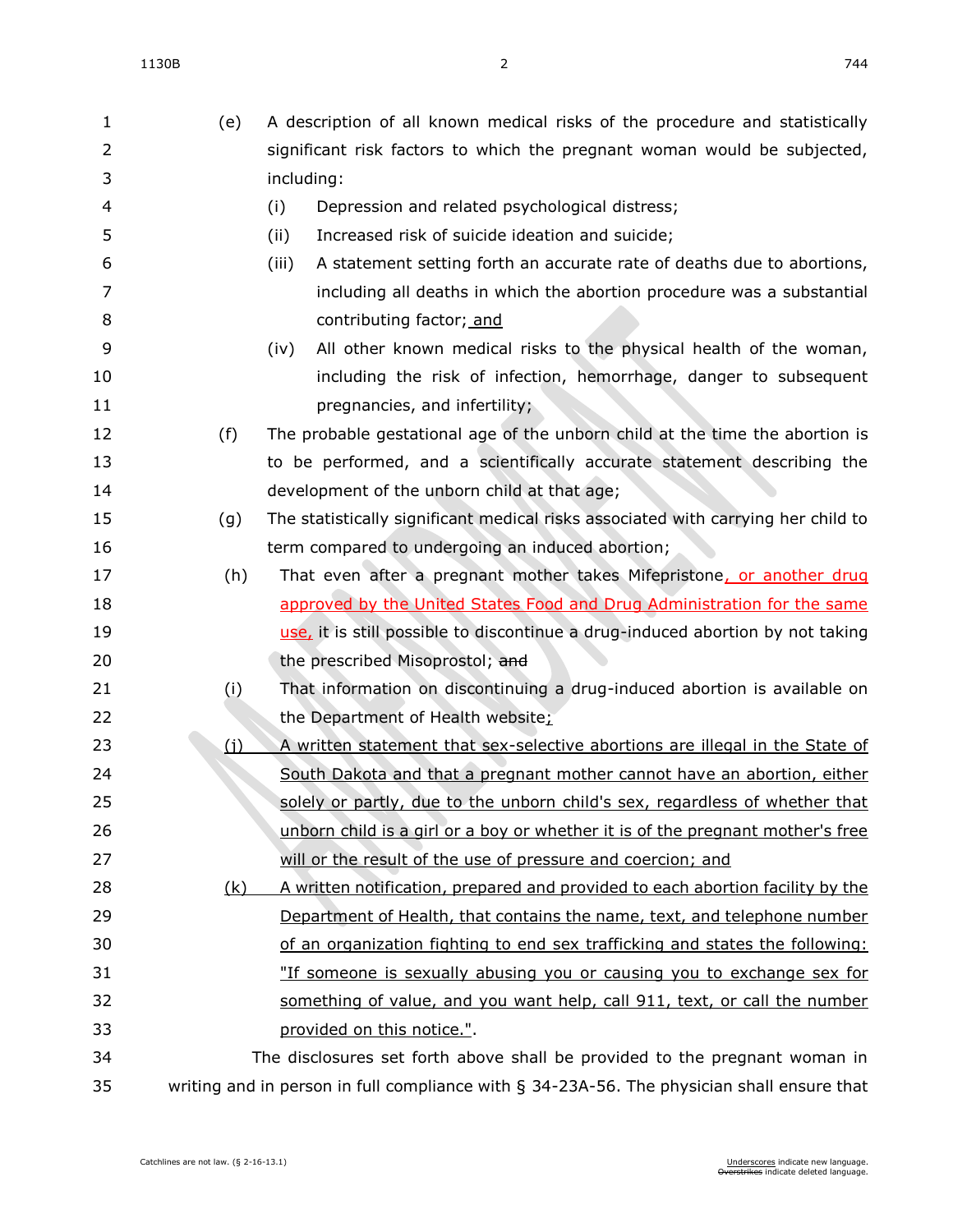the pregnant woman signs each page of the written disclosure with the certification that she has read and understands all of the disclosures, prior to the patient signing a consent for the procedure. If the pregnant woman asks for a clarification or explanation of any particular disclosure, or asks any other question about a matter of significance to her, the explanation or answer shall be made in writing and be given to the pregnant woman before signing a consent for the procedure and shall be made part of the permanent medical 7 record of the patient $\div$ .

 Prior to the pregnant woman signing a consent to the abortion, she shall sign a written statement that indicates that the requirements of this section have been complied with. Prior to the performance of the abortion, the physician who is to perform the abortion shall receive a copy of the written disclosure documents required by this section, and shall 12 certify in writing that all of the information described in those subdivisions has been provided to the pregnant woman, that the physician is, to the best of his or her ability, satisfied that the pregnant woman has read the materials which are required to be disclosed, and that the physician believes she understands the information imparted.

- (2) A statement by telephone or in person, by the physician who is to perform the abortion, or by the referring physician, or by an agent of both, at least twenty-four hours before the abortion, providing the following information:
- 
- (a) That medical assistance benefits may be available for prenatal care, childbirth, and neonatal care;
- (b) That the father of the unborn child is legally responsible to provide financial 22 support for her child following birth, and that this legal obligation of the father exists in all instances, even in instances in which the father has offered to **pay for the abortion;**
- (c) The name, address, and telephone number of a pregnancy help center in reasonable proximity of the abortion facility where the abortion will be performed; and
- (d) That she has a right to review all of the material and information described in § [34-23A-1,](https://sdlegislature.gov/Statutes/Codified_Laws/DisplayStatute.aspx?Type=Statute&Statute=34-23A-1) §§ [34-23A-1.2](https://sdlegislature.gov/Statutes/Codified_Laws/DisplayStatute.aspx?Type=Statute&Statute=34-23A-1.2) to [34-23A-1.7,](https://sdlegislature.gov/Statutes/Codified_Laws/DisplayStatute.aspx?Type=Statute&Statute=34-23A-1.7) inclusive, § [34-23A-10.1,](https://sdlegislature.gov/Statutes/Codified_Laws/DisplayStatute.aspx?Type=Statute&Statute=34-23A-10.1) and § [34-23A-10.3,](https://sdlegislature.gov/Statutes/Codified_Laws/DisplayStatute.aspx?Type=Statute&Statute=34-23A-10.3) as well as the printed materials described in § [34-23A-10.3,](https://sdlegislature.gov/Statutes/Codified_Laws/DisplayStatute.aspx?Type=Statute&Statute=34-23A-10.3) and the website described in § [34-23A-10.4.](https://sdlegislature.gov/Statutes/Codified_Laws/DisplayStatute.aspx?Type=Statute&Statute=34-23A-10.4) The physician or the physician's agent shall inform the pregnant woman, orally or in writing, that the materials have been provided by the State of South Dakota at no charge to the pregnant woman. If the pregnant woman indicates, at any time, that she wants to review any of the materials described, such disclosures shall be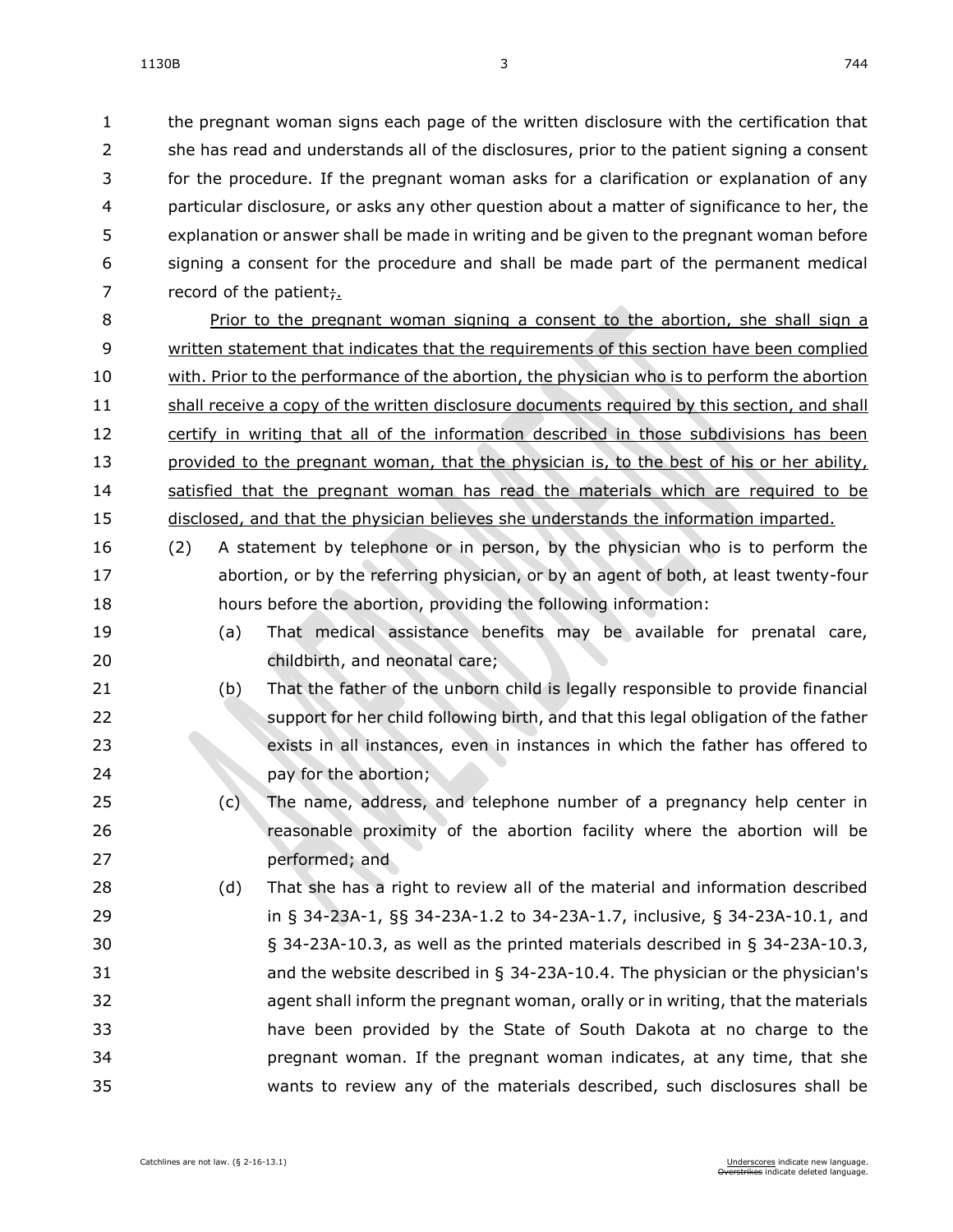1130B 244 744

| 1  |                  | either given to her at least twenty-four hours before the abortion or mailed                    |
|----|------------------|-------------------------------------------------------------------------------------------------|
|    |                  | to her at least seventy-two hours before the abortion by certified mail,                        |
| 3  |                  | restricted delivery to addressee, which means the postal employee can only                      |
| -4 |                  | deliver the mail to the addressee;                                                              |
| -5 | $\left(3\right)$ | A written statement that sex selective abortions are illegal in the State of South              |
|    |                  | Ballaka an duhak a noo oo ank na sklan aan sklaars an alaankan la sklan as lahan as sklan ang s |

- 6 **Bakota and that a pregnant mother cannot have an abortion, either solely or partly,** 7 due to the unborn child's sex, regardless of whether that unborn child is a girl or a 8 boy or whether it is of the pregnant mother's free will or the result of the use of 9 pressure and coercion; and
- 10 (4) A written notification, prepared and provided to each abortion facility by the 11 Department of Health, that contains the name, text, and telephone number of an 12 **organization fighting to end sex trafficking and states the following: "If someone is** 13 sexually abusing you or causing you to exchange sex for something of value, and 14 you want help, call 911, text, or call the number provided on this notice.".
- 15 **Prior to the pregnant woman signing a consent to the abortion, she shall sign a written** 16 statement that indicates that the requirements of this section have been complied with. 17 Prior to the performance of the abortion, the physician who is to perform the abortion 18 shall receive a copy of the written disclosure documents required by this section, and shall 19 certify in writing that all of the information described in those subdivisions has been 20 provided to the pregnant woman, that the physician is, to the best of his or her ability, 21 satisfied that the pregnant woman has read the materials which are required to be 22 disclosed, and that the physician believes she understands the information imparted.
- 23 (3) In the case of a pregnant woman who has been administered Mifepristone, or 24 another drug approved by the United States Food and Drug Administration for the 25 same use, the statement required by subsection (h) of subdivision (1) must also 26 be duplicated and presented to the woman at the time of her release or discharge, 27 immediately after the provision or administration of *Mifepristone* the first drug, and 28 shall include the statement: "If you decide you want to give birth to your child and 29 you have not taken the second drug, known as Misoprostol, seek the assistance of 30 a physician immediately. You can receive information and a medical referral 31 twenty-four hours per day, seven days a week by calling 877-558-0333 or by 32 accessing www.abortionpillreversal.com."

33 **Section 2.** [That § 34-23A-10.3](https://sdlegislature.gov/Statutes/Codified_Laws/2057120) be AMENDED.